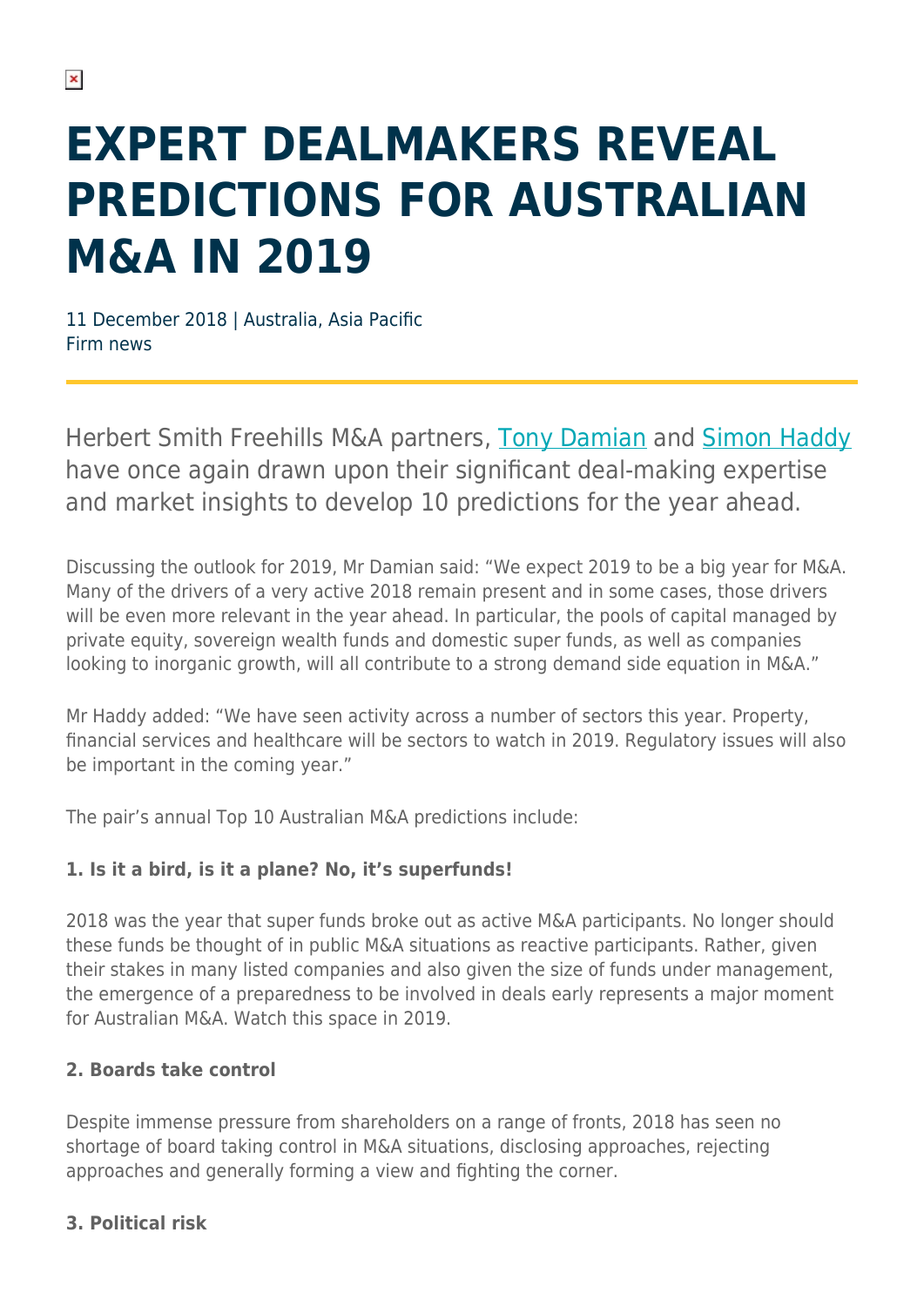It can be a fine line between politics and policy, but – either way – uncertainty is on the rise both in Australia and around the globe. Some of this is sector-specific (information, energy and agriculture spring to mind) and some of it has a protectionist bent (foreign investment restrictions, tax reforms, and tariffs). There will be risks and opportunities for canny investors able to navigate the more treacherous waters.

#### **4. Stub equity deals on the rise**

A number of deals in 2018 continued the development of stub equity deal technology, on the back of prior deals such as KKR-Pepper and PEP-Patties Food. That technology accommodates the different desires of different shareholders. The Capilano Honey and Greencross schemes are classics of the genre in 2018. While traditionally the realm of the PE bidder, we have also seen this deal structure extending to corporates, such as in the Brookfield-Healthscope proposal. We expect more bidders to think deeply in relation to these kinds of deal structures in 2019.

### **5. More of the urge to demerge**

2018 saw the Coles demerger and the announcement of the proposed Commonwealth Bank demerger. We expect to see more of this in 2019 – demergers present an option for companies to focus on core areas and from an execution avoid the ups and downs of equity markets and the vagaries of sale processes.

#### **6. PE on the hunt**

All those dollars in private equity funds will need to be deployed, and we don't see this slowing down. While there have been some hits and misses in 2018, the success rate is probably no worse (and is arguably better) than private market auctions. And there is often the potential to deploy considerably larger sums.

#### **7. Property, financial services and health the ones to watch**

Always a risk in trying to pick the winners, but the macroeconomic picture, current and pending regulatory reforms (and royal commissions), as well as industry evolution more generally mean that property, financial services and healthcare are likely to continue to shine.

#### **8. Think big**

2018 had its share of big deals and attempted big deals – those well into the billions of dollars of deal value. Boards will continue to explore all options in 2019 and we see the preparedness to take on transformative deals continuing. Foreign bidders will also have their role to play here.

#### **9. Infrastructure**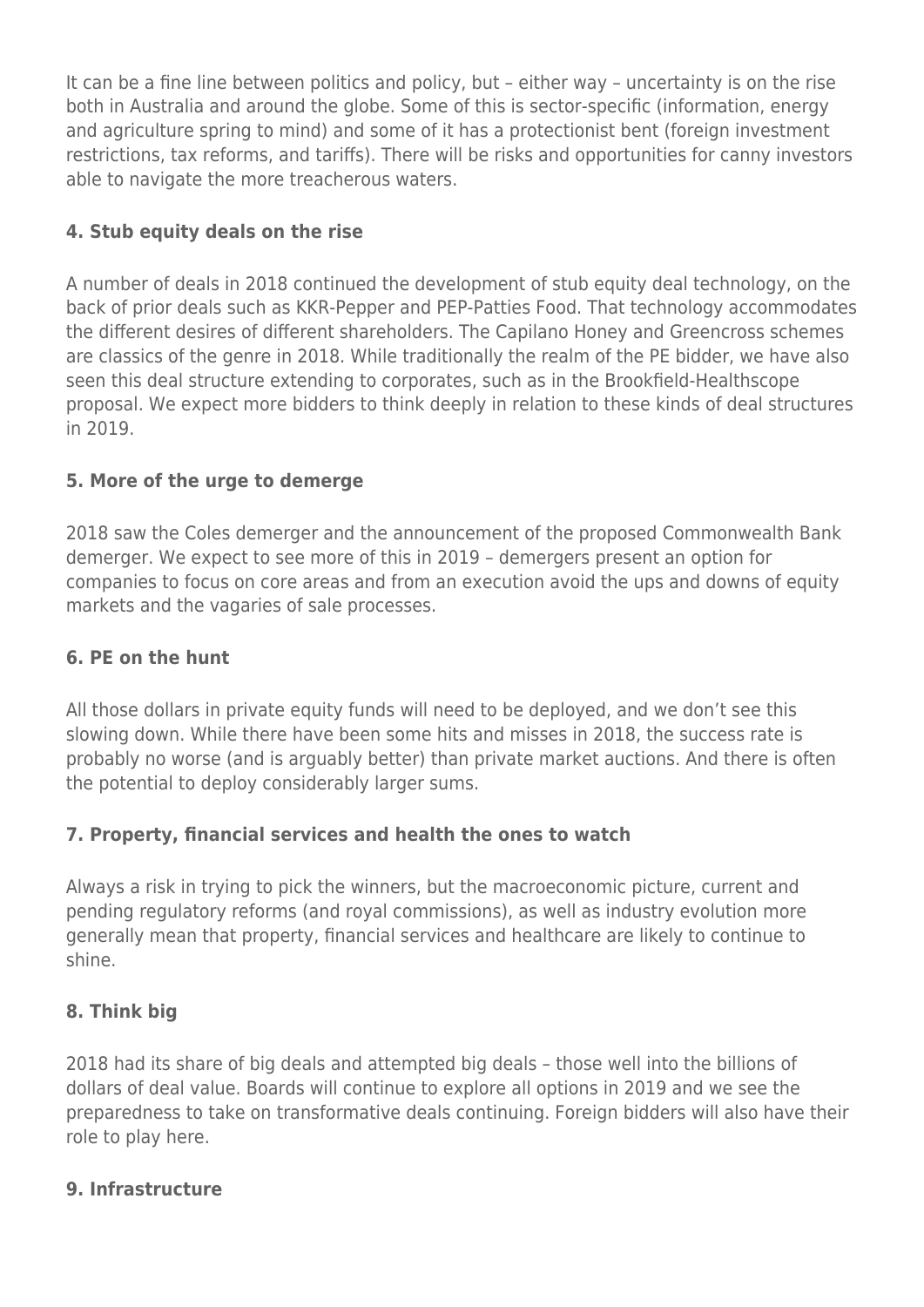Leaving aside the increasing heat in foreign investment regulation and tax policy, investors will be faced with a shorter list of potential brownfield transactions – both in privatisations and secondary trades. Instead, focus will move even further towards greenfield projects and expansions of existing facilities, as well as "core-plus" and "infrastructure-like" sectors. The changing nature of our energy and transportation networks, as well as developments in waste and recycling sectors, are all likely to provide opportunities.

#### **10. Truth in takeovers**

The Finders Resources judicial review process, ASIC's revisiting of its policy, and the broadening use of various types of (ostensibly) binding "intention statements", will all contribute to an uncertain area where players may try to take advantage.

Herbert Smith Freehills has been issuing annual M&A predictions for more than a decade, and the firm's partners have an impressive track record when it comes to the accuracy of their crystal ball gazing. As for last year, Tony and Simon have reviewed their predictions for 2018, and given themselves full marks.

#### **REVIEW OF 2018 PREDICTIONS**

**1. Higher deal volumes** – and strong value as well.

**2. Global political headwinds challenge deal-making** – turbulence around the world hasn't helped, but they haven't prevented activity.

**3. FIRB remains in the spotlight, and is joined by the CIC** - and, as we said in our prediction, "of particular relevance will be (unsurprisingly) energy and infrastructure…". Tick.

**4. The hot sectors** – we'll stand by our call of renewables, financial services, healthcare, agribusiness, and any infrastructure assets that come to market.

**5. The shareholder revolution continues** – shareholder activism, in all its forms, has continued to thrive.

**6. PE reassess the public space** – PE approaches have been made with intent and purpose, but with mixed success.

**7. Court scrutiny of scheme procedures** – judicial murmurings haven't gone away.

**8. Panel's workload is unlikely to reduce** – an array of colourful disputes, as well as new guidance on the question of how long (if at all) a bidder must wait on the sidelines after its "best and final" bid closes unsuccessfully, both aligned with our predictions.